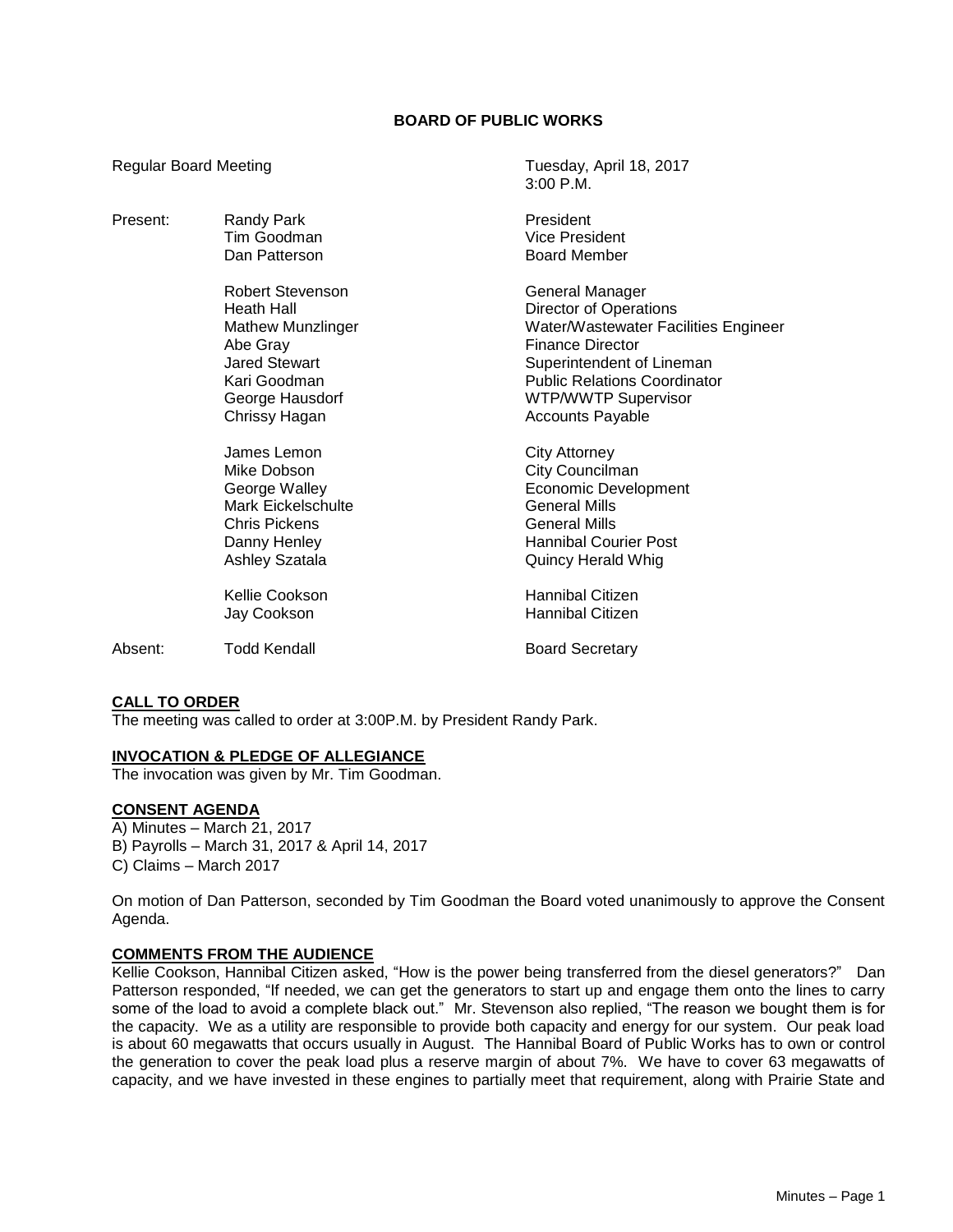an annual capacity auction to fill in the rest. The engines will not run but are available for standby if the transmission goes down in a storm or emergency situation."

Mrs. Cookson asked, "If the power goes down, where do we get the power to run the generators?" Mr. Stevenson replied, "The generators are powered by diesel fuel."

Mrs. Cookson asked, "Are the generators ready to run at this time?" Mr. Stevenson responded, "No, we are still constructing, pulling wire, and there is some work we have to do at the substation with protective relays. The biggest thing is an agreement with Ameren that will need to have adjustments at their substations to accommodate which will take some time."

Mrs. Cookson asked, "Does this save the ratepayers any money?" Mr. Stevenson replied, "Over the long haul yes, but at this time, no."

Mrs. Cookson asked, "I have a question about dechlorinating, I had talked to Heath…..are we dechlorinating to remove ammonia as well as chlorine or just chloramine?" Heath Hall replied, "Chloramines are being removed during hydrant flushing."

#### **DASHBOARD PRESENTATION**

Abe Gray presented the Dashboard presentation to the board as a review of Key Performance Indicators trailing the last six months.

#### **GENERAL MANAGER'S REPORT**

Mr. Stevenson reported the Public Hearing portion of the Clean Line Energy application to the MoPSC was completed in March and the HBPW will now have a 60 day wait for a MoPSC ruling.

Mr. Stevenson reported the Board will be meeting on May  $8<sup>th</sup>$  at 3:00p.m. with all pertinent advisors to discuss options regarding the upcoming water decisions that will need to be discussed.

Mr. Stevenson reported the HBPW received the Corp of Engineers permit for the lake along with the corresponding permit from the Department of Natural Resources. Mr. Stevenson noted there will be requirements that will need to be met for the permit, and the consultant will be here next week from Kansas City. More discussion will be held later in the agenda.

Mr. Stevenson reported he is waiting on the construction agreement from Ameren, and he received the draft of the agreement yesterday. This relates to Ameren substation modifications required to accommodate the new diesel generators.

Mr. Stevenson reported Prairie State Unit 1 continues to be down for its annual outage. Mike Dobson, Dan Patterson, George Walley, and Mr. Stevenson will be touring the Prairie State Campus on April 20, 2017.

Kari Goodman reported school presentations on Electric safety have begun this week. Linemen Mark Salter and Matt Livesay will be performing safety presentations throughout the month of April. Mrs. Goodman noted they have presentations planned for a variety of ages including elementary, middle school, and college.

## **OPERATION'S REPORT**

Heath Hall reported outages were average for the month of March, but still very good for the amount of windy stormy days that incurred. There was one outage on March 30<sup>th</sup> on the north end of Bay Avenue. A large tree (that was outside the easement) fell into the lines during a storm. This area is being considered for underground conversion in the future to avoid the difficult terrain and tree issues.

Heath Hall reported fire hydrant testing began the first week of April. There are two separate crew members flushing in differing locations on most days. Mr. Hall noted if customers see cloudy water, they should run their cold water for approximately 10 minutes in a bathtub or sink. Please refer to the HBPW website for updates on the approximate location of the testing.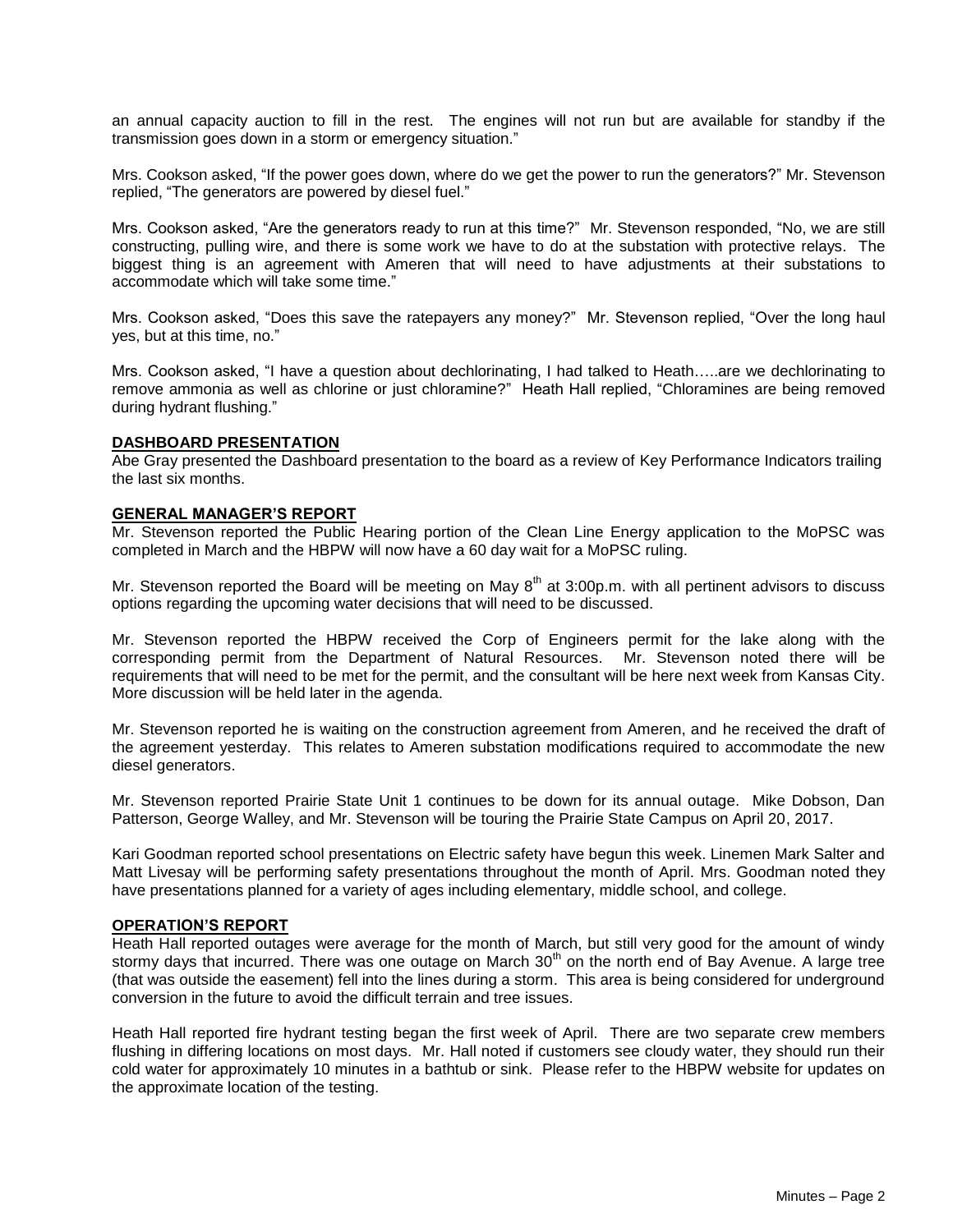Heath Hall reported the crew assisted with the raw water intake and pump house biannual cleaning and inspection the last week of March and all went as planned.

Heath Hall reported in addition to cleaning and televising mains, the Sewer Crew worked on finishing the installation of a sewer extension across the northwest corner of the Business Park, and creek crossing inspections/repairs are underway.

Heath Hall reported at the Water Treat Plant total organic carbon testing is happening. Mr. Hall noted in the long run it's removing more organics from the water. Swimming pool covers were put on the basins so chlorine dissipation can be reduced.

### **FINANCIAL REPORT**

Abe Gray presented the Board with the financial results for the month of March 2017, year to date results, and key financial ratios.

#### **PROJECTS REPORT**

Mathew Munzlinger presented the Board with an updated progress report of ongoing projects. This includes projects from the Water System and Water Treatment Plant, as well as the Sewer System and Wastewater Treatment Plant. Mr. Munzlinger noted the progress of these projects and studies is acceptable and will continue as weather permits.

### **OLD BUSINESS**

#### **FY2017-2018 Operating Budget**

Abe Gray presented the finalized FY2017-2018 Operating budget. The Electric, Water, and Sewer budgets were reviewed and discussed.

On motion of Dan Patterson, seconded by Tim Goodman, the Board voted unanimously to approve the FY2017- 2018 Operating Budget as presented.

#### **NEW BUSINESS**

#### **Corps of Engineers Section 404 Permit**

Mr. Stevenson presented a copy of the Corps of Engineers Section 404 Permit and the requirements for the board members to review. David Flick will be coming on April 24<sup>th</sup> to review the requirements, and Bob invited anyone to come that would like to listen. Mr. Stevenson noted there will be no dirt movement until after the meeting, and over the next year there will be activity where the lake will be.

On motion of Dan Patterson, seconded by Tim Goodman, the Board voted unanimously to approve the Corps of Engineers Section 404 Permit as presented.

#### **Black & Veatch Scope of Work**

Mr. Stevenson reported the first action item to come into compliance with the results of the Proposition 1 referendum since April 4, 2017 was to solicit a proposal from Black and Veatch Engineers to begin the process of studies, reports, and designs required to eliminate the use of ammonia in the drinking water. After much discussion, Randy Park recommended to table the proposal to have more time for review. Mr. Stevenson agreed that would be ok, and it will be discussed further before making a motion of approval. Mr. Stevenson also discussed different price options for a future pilot study.

## **SPECIAL REPORTS**

#### **Creek Crossing Repairs – Matt Munzlinger**

Matt Munzlinger presented a slideshow of creek crossing failure photos and repairs for the last four crossings that was worked on by a contractor for the Sewer Department. Mr. Munzlinger noted the crew has been looking at all creek crossings 1-2 times a year to check and make sure of any issues that may have occurred.

### **CITY ATTORNEY – PENDING MATTERS**

NONE